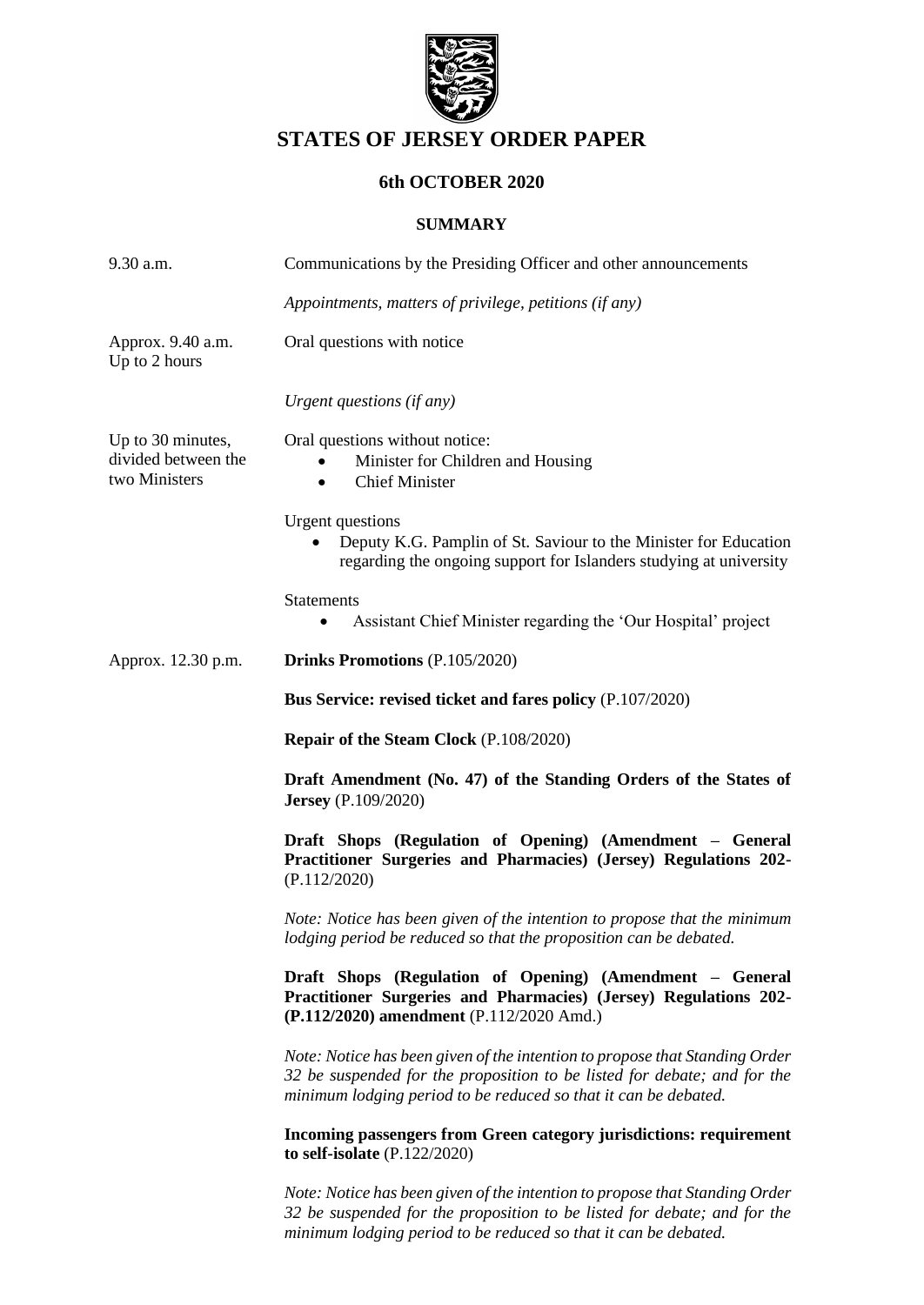

**Incoming passengers from Green category jurisdictions: requirement to self-isolate (P.122/2020) – amendment.**

*Note: Notice has been given of the intention to propose that Standing Order 32 be suspended for the proposition to be listed for debate; and for the minimum lodging period to be reduced so that it can be debated.*

Arrangement of public business at subsequent meetings

*Lunch adjournment likely around 12.45 p.m., until 2.15 p.m. If business is not completed by around 5.30 p.m. the Assembly usually adjourns for the evening and will resume its meeting at 9.30 a.m. on Wednesday 7th and Thursday 8th October 2020 if necessary.*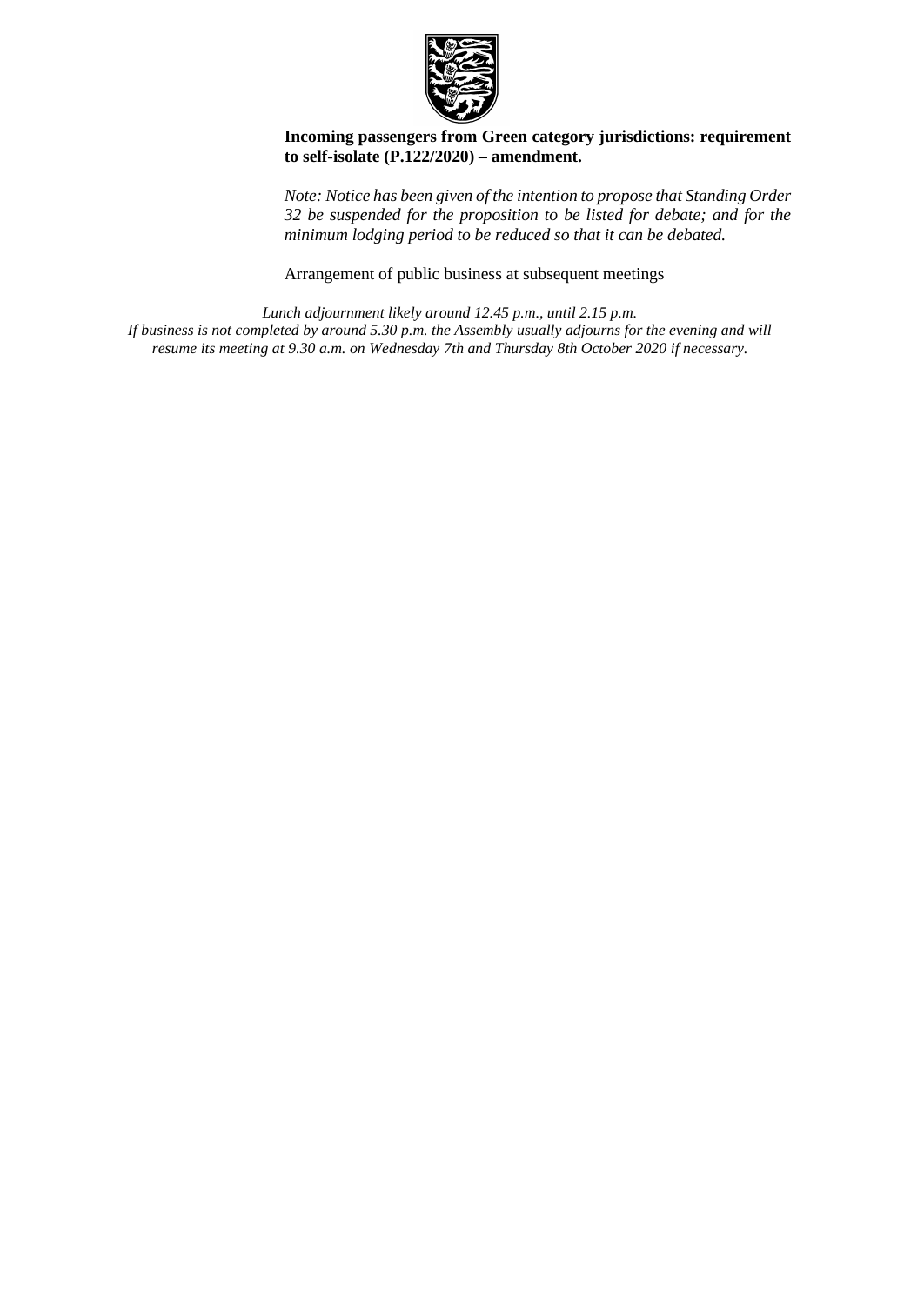

# **STATES OF JERSEY ORDER PAPER**

## **6th OCTOBER 2020**

#### **CONSOLIDATED**

# **A. COMMUNICATIONS BY THE PRESIDING OFFICER**

# **B. TABLING OF SUBORDINATE ENACTMENTS**

*(Explanatory note attached)*

\*

|        | Licensing (Prescribed Renewal Form) (Jersey) Order 2020.<br>Minister for Economic Development, Tourism, Sport and Culture.                                                                                                     | R&O.117/2020.         |
|--------|--------------------------------------------------------------------------------------------------------------------------------------------------------------------------------------------------------------------------------|-----------------------|
|        | Social Security (Contributions) (Covid-19) (Amendment) (Jersey) Order<br>2020.<br>Minister for Social Security.                                                                                                                | R&O.118/2020.         |
|        | Covid-19 (Workplace – Tenth Extension) (Jersey) Order 2020.<br>Minister for Health and Social Services.                                                                                                                        | R&O.119/2020.         |
| C.     | <b>DOCUMENTS PRESENTED</b>                                                                                                                                                                                                     |                       |
|        | Establishment of a digital register of all commercial and residential<br>properties $(P.93/2020)$ – comments.<br>Presented: 1st October 2020, Chief Minister.                                                                  | P.93/2020.<br>Com.    |
|        | Bus Service: revised ticket and fares policy $(p.107/2020)$ – comments.<br>Lodged: 1st October 2020, Minister for Infrastructure.                                                                                              | P.107/2020.<br>Com.   |
| $\ast$ | Draft Shops (Regulation of Opening) (Amendment – General Practitioner<br>Surgeries and Pharmacies) (Jersey) Regulations 202- (P.112/2020)<br>comments.<br>Lodged: 2nd October 2020, Health and Social Security Scrutiny Panel. | P.112/2020.<br>Com.   |
|        | Handling and Learning from Complaints (R.67/2020): Executive<br>response $(R.67/2020$ Res $)$ – comments.<br>Presented: 1st October 2020, Public Accounts Committee.                                                           | R.67/2020<br>Res.Com. |
|        | Jersey Gambling Commission Annual Report and Accounts 2019.<br>Presented: 29th September 2020, Minister for Economic Development.                                                                                              | R.101/2020.           |
|        | Meetings of the States in 2021.<br>Presented: 30th September 2020, Privileges and Procedures Committee.                                                                                                                        | R.102/2020.           |
|        | Chief Executive Officer: Performance Appraisal 2019.<br>Presented: 30th September 2020, Chief Minister.                                                                                                                        | R.103/2020.           |
|        | Jersey Overseas Aid: 2019 Annual Report.<br>Presented: 30th September 2020, Jersey Overseas Aid Commission.                                                                                                                    | R.104/2020.           |
|        | States of Jersey Law 2005: Delegation of Functions - Minister for Social<br>Security – Extension September 2020.<br>Presented: 30th September 2020, Minister for Social Security.                                              | R.105/2020.           |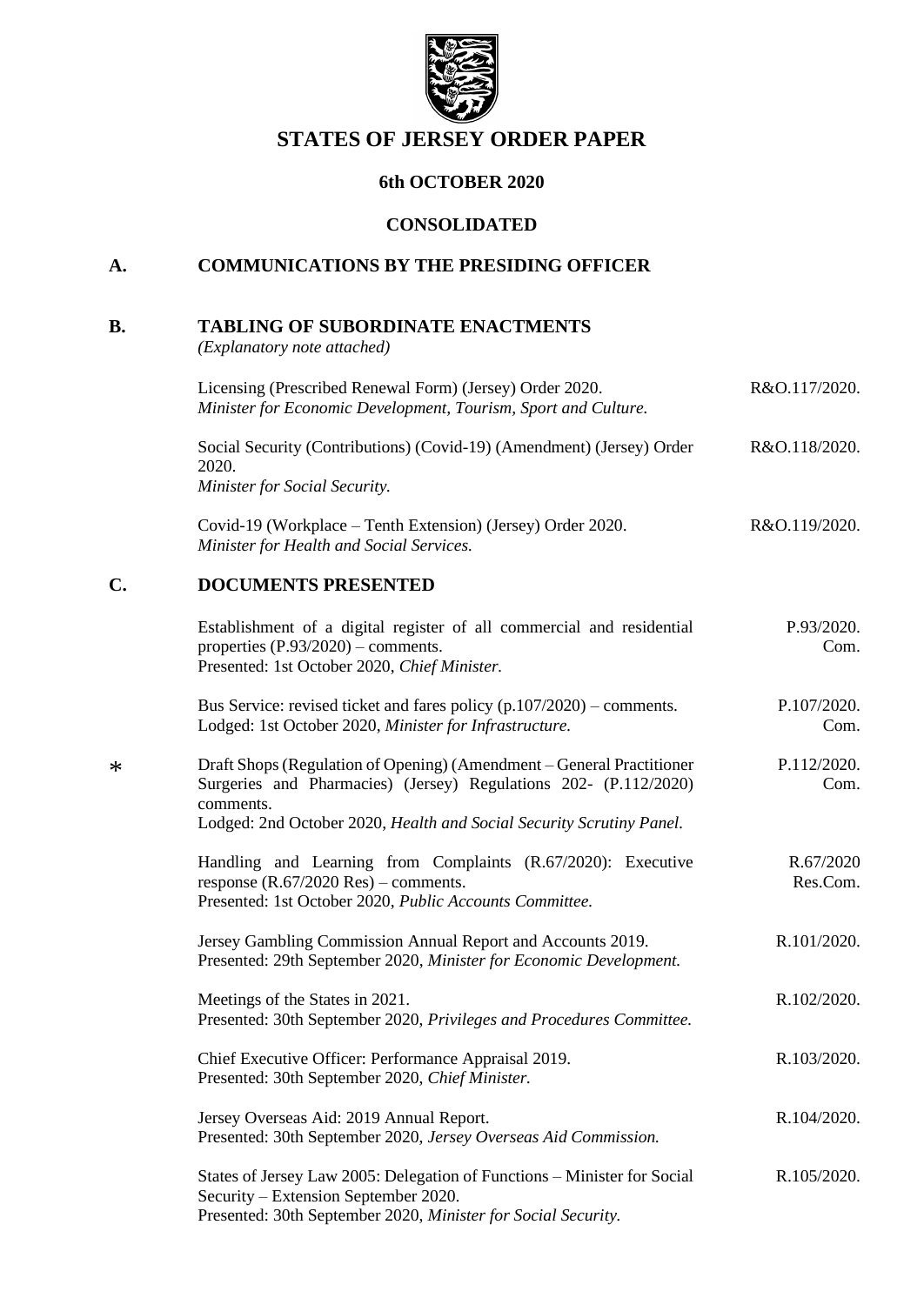

|        | States Assembly Annual Report 2019.<br>Presented: 1st October 2020, Privileges and Procedures Committee.                                                                                                                        | R.106/2020.         |
|--------|---------------------------------------------------------------------------------------------------------------------------------------------------------------------------------------------------------------------------------|---------------------|
| D.     | <b>NOTIFICATION OF LODGED PROPOSITIONS</b>                                                                                                                                                                                      |                     |
| $\ast$ | Draft Shops (Regulation of Opening) (Amendment – General Practitioner<br>Surgeries and Pharmacies) (Jersey) Regulations 202- (P.112/2020)<br>amendment.<br>Lodged: 5th October 2020, Health and Social Security Scrutiny Panel. | P.112/2020.<br>Amd. |
| $\ast$ | Incoming passengers from Green category jurisdictions: requirement to<br>self-isolate.<br>Lodged: 2nd October 2020, Deputy I. Gardiner of St. Helier.                                                                           | P.122/2020.         |
| $\ast$ | Incoming passengers from Green category jurisdictions: requirement to<br>self-isolate $(P.122/2020)$ – amendment.<br>Lodged: 5th October 2020, Minister for Health and Social Services.                                         | P.122/2020.<br>Amd. |

## **E. WITHDRAWAL OF LODGED PROPOSITIONS**

## **F. APPOINTMENT OF MINISTERS, COMMITTEES AND PANELS**

### **G. MATTERS OF PRIVILEGE**

## **H. PETITIONS**

#### **I. QUESTIONS**

#### (a) – **Written Questions** *(attached)*

- **WQ.342/2020** 1. The Minister for Education will table an answer to a question asked by Deputy J.H. Perchard of St. Saviour regarding the levels of reading, writing and maths in Key Stages 1 and 2.
- **WQ.343/2020** 2. The Minister for Education will table an answer to a question asked by Deputy J.H. Perchard of St. Saviour regarding the Reading Recovery Plan.
- **WQ.344/2020** 3. The Minister for Education will table an answer to a question asked by Deputy J.H. Perchard of St. Saviour regarding the impact of school closures on disadvantaged and vulnerable children.
- **WQ.345/2020** 4. The Chief Minister will table an answer to a question asked by Deputy L.M.C. Doublet of St. Saviour regarding Children's Rights Impact Assessments.
- **WQ.346/2020** 5. The Minister for Health and Social Services will table an answer to a question asked by the Deputy of St. John regarding the doctors and surgeons employed in the Department of Health and Community Services.
- **WQ.347/2020** 6. The Minister for Health and Social Services will table an answer to a question asked by Deputy L.M.C. Doublet of St. Saviour regarding the Maternity Voices Partnership.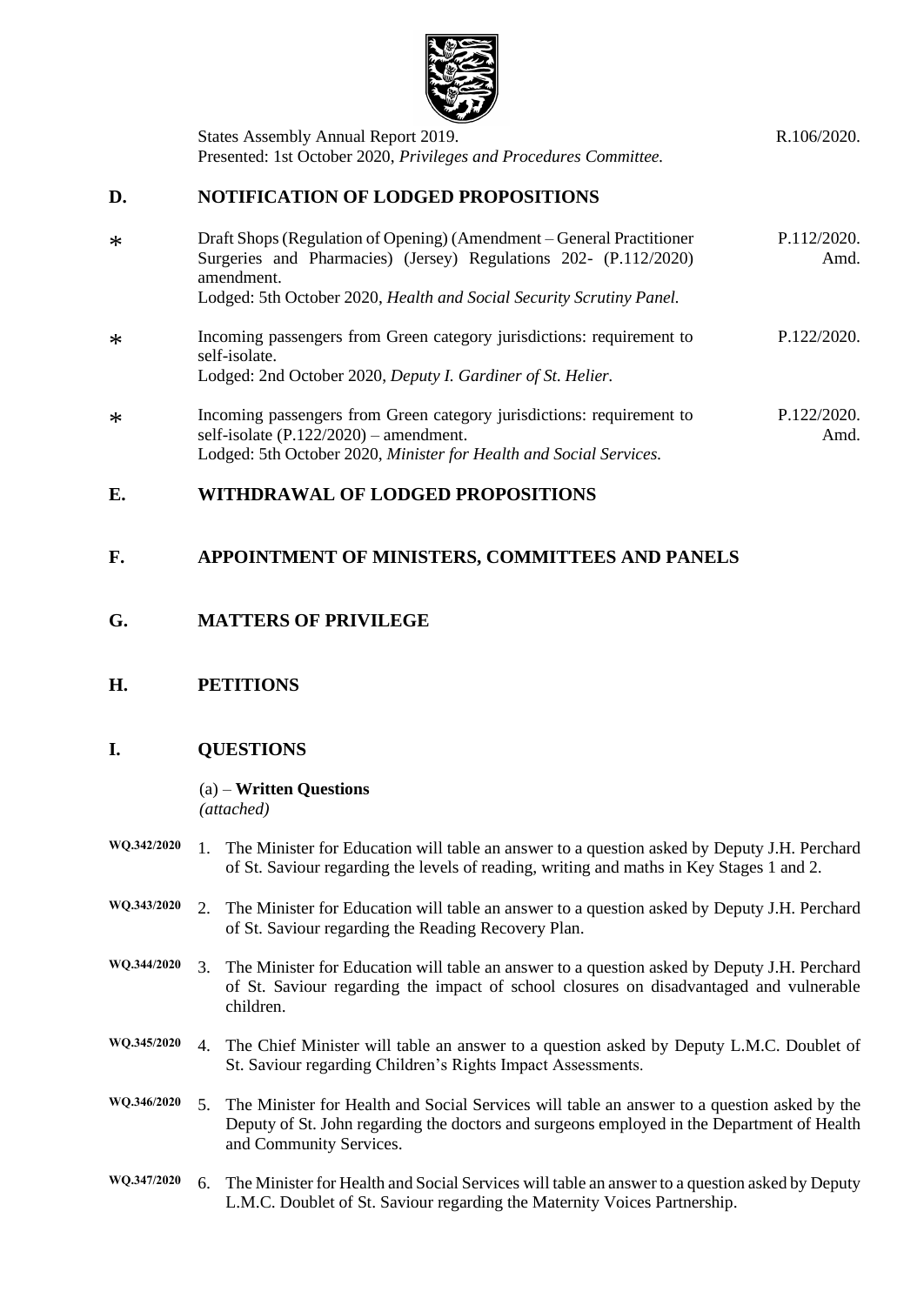

- **WQ.348/2020** 7. The Chief Minister will table an answer to a question asked by Deputy K.G. Pamplin of St. Saviour regarding the use of external consultants by the Government of Jersey.
- **WQ.349/2020** 8. The Minister for Infrastructure will table an answer to a question asked by Deputy K.G. Pamplin of St. Saviour regarding the sale of the J4 registration plate.
- **WQ.350/2020** 9. The Minister for Health and Social Services will table an answer to a question asked by Deputy K.G. Pamplin of St. Saviour regarding the budget for healthcare.
- **WQ.351/2020** 10. The Chief Minister will table an answer to a question asked by Deputy K.G. Pamplin of St. Saviour regarding States employees working from home or from the U.K.
- **WQ.352/2020** 11. The Chair of the Privileges and Procedures Committee will table an answer to a question asked by Deputy K.G. Pamplin of St. Saviour regarding the financial impact of Covid-19 on the operation of the States Assembly.
- **WQ.353/2020** 12. The Minister for Health and Social Services will table an answer to a question asked by Deputy S.M. Ahier of St. Helier regarding Court appeals submitted by his Department.
- **WQ.354/2020** 13. The Chief Minister will table an answer to a question asked by Deputy K.F. Morel of St. Lawrence regarding the rules in respect of minute-taking used by Government staff.
- **WQ.355/2020** 14. The Chief Minister will table an answer to a question asked by Deputy G.P. Southern of St. Helier regarding the Income Distribution Survey.
- **WQ.356/2020** 15. The Minister for Health and Social Services will table an answer to a question asked by the Connétable of St. Martin regarding the funding available to families seeking access to I.V.F.
- **WQ.357/2020** 16. The Chief Minister will table an answer to a question asked by Deputy M.R. Higgins of St. Helier regarding the work of the Housing Policy Development Board.
- **WQ.358/2020** 17. The Chair of the States Employment Board will table an answer to a question asked by Deputy M.R. Higgins of St. Helier regarding the use of non-disclosure and compromise agreements.
- **WQ.359/2020** 18. The Chair of the States Employment Board will table an answer to a question asked by Deputy M.R. Higgins of St. Helier regarding the case of social workers and health professionals whose pay was incorrectly increased in 2017.
- **WQ.360/2020** 19. The Minister for the Environment will table an answer to a question asked by Deputy K.F. Morel of St. Lawrence regarding the protection of trees.
- **WQ.361/2020** 20. The Minister for Health and Social Services will table an answer to a question asked by Deputy G.P. Southern of St. Helier regarding negotiations with G.P.s.
- **WQ.362/2020** 21. The Minister for Health and Social Services will table an answer to a question asked by Deputy M.R. Higgins of St. Helier regarding the ability of hospital consultants to offer private polymerase chain reaction (P.C.R.) tests for Covid-19.
- **WQ.363/2020** 22. The Chief Minister will table an answer to a question asked by Deputy R.J. Ward of St. Helier regarding the provision of office facilities and administrative support for Ministers and Assistant Ministers.
- **WQ.364/2020** 23. The Minister for Social Security will table an answer to a question asked by Deputy R.J. Ward of St. Helier regarding overpayments of Social Security benefits.
- **WQ.365/2020** 24. The Minister for Infrastructure will table an answer to a question asked by Deputy R.J. Ward of St. Helier regarding the financial return received from LibertyBus.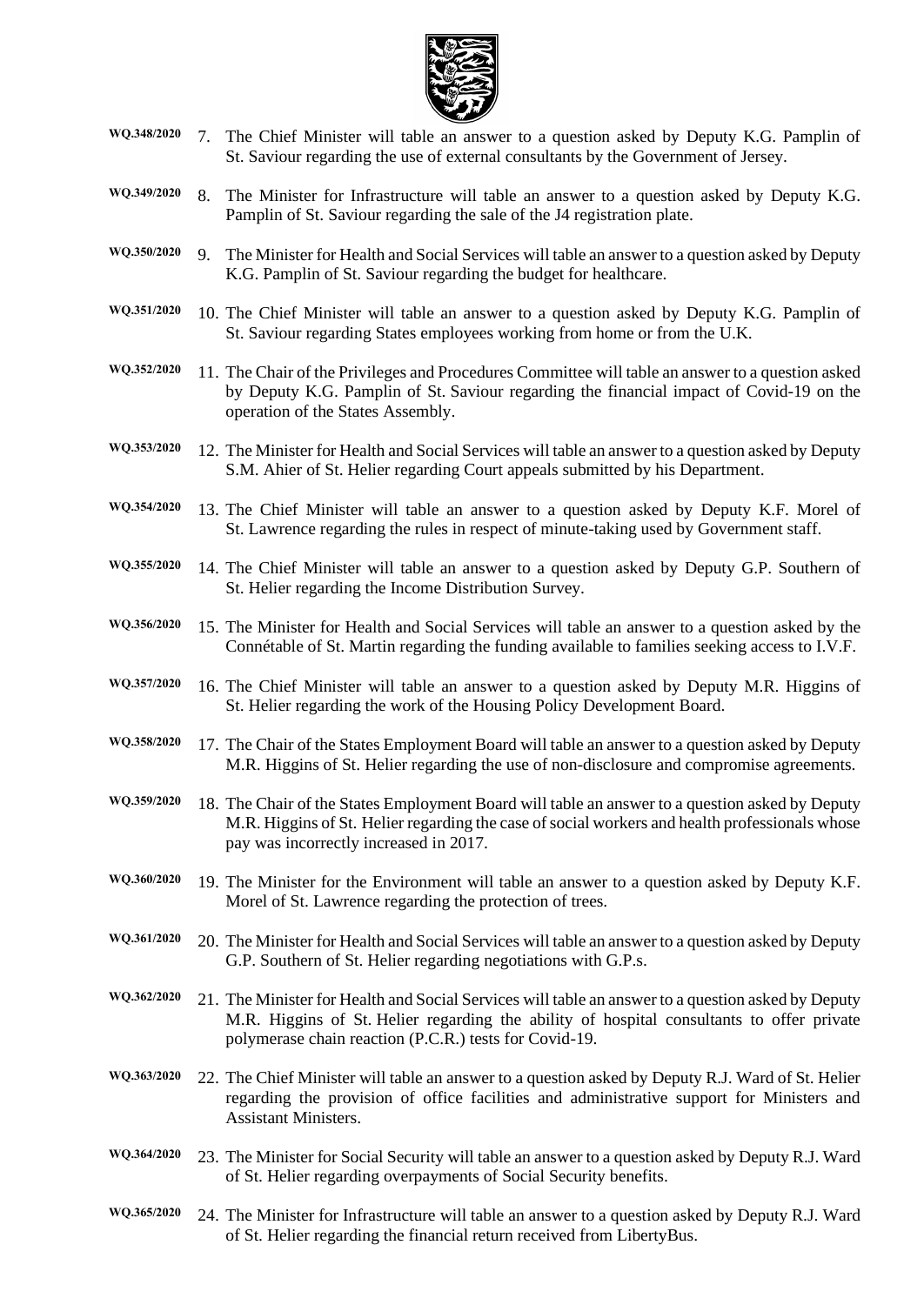

- **WQ.366/2020** 25. The Chair of the States Employment Board will table an answer to a question asked by Deputy R.J. Ward of St. Helier regarding the Education Partnership agreement.
- **WQ.367/2020** 26. The Minister for Economic Development, Tourism, Sport and Culture will table an answer to a question asked by Deputy R.J. Ward of St. Helier regarding the Economic Council.
- **WQ.368/2020** 27. The Chair of the Privileges and Procedures Committee will table an answer to a question asked by Senator S.Y. Mézec regarding the evaluation of the trial 3-weekly meeting cycle of the States Assembly.

**(b) – Oral Questions** (120 minutes)

**OQ.253/2020** 1. The Deputy of St. Mary will ask the following question of the Minister for Economic Development, Tourism, Sport and Culture –

> "Further to the response to Written Question 123/2020, will the Minister advise what progress, if any, has been made as to the establishment of a joint working party to consider options to update the Licensing (Jersey) Law 1974 and, in particular, will he inform the Assembly as to the membership of any such working party?"

**OQ.261/2020** 2. Deputy K.G. Pamplin of St. Saviour will ask the following question of the Minister for Health and Social Services –

> "Will the Minister provide the Assembly with an update on the progress of the Mental Health Improvement Board, with particular reference to any proposed mental health service improvements that are currently outstanding in terms of delivery?"

**OQ.252/2020** 3. Deputy S.M. Ahier of St. Helier will ask the following question of the Minister for Home Affairs –

> "Will the Minister advise of any measures he is able to take to prevent incidents of pedestrians being hospitalised after being hit by a cyclist travelling downhill on the pavement against the flow of traffic?"

**OQ.259/2020** 4. Deputy G.P. Southern of St. Helier will ask the following question of the Minister for Social Security –

> "Will the Minister explain the rationale behind the decision to defer the implementation of the Care Needs at Home project by one year, in the light of the continuing commitment to increase care at home contained in the Jersey Care Model?"

**OQ.256/2020** 5. Deputy R.J. Ward of St. Helier will ask the following question of the Minister for Treasury and Resources –

> "When will the next review of the tax liability for High Value Residents be undertaken; and what plans, if any, are there to consult with the wider population of Jersey regarding any changes to that liability?"

**OQ.254/2020** 6. Deputy M Tadier of St. Brelade will ask the following question of the States of Jersey Trustee of the Jersey Community Relations Trust –

> "Was the Jersey Community Relations Trust consulted about the erection of the George Carteret statue in St Peter in 2014; and, if so, will the Deputy provide details of that consultation?"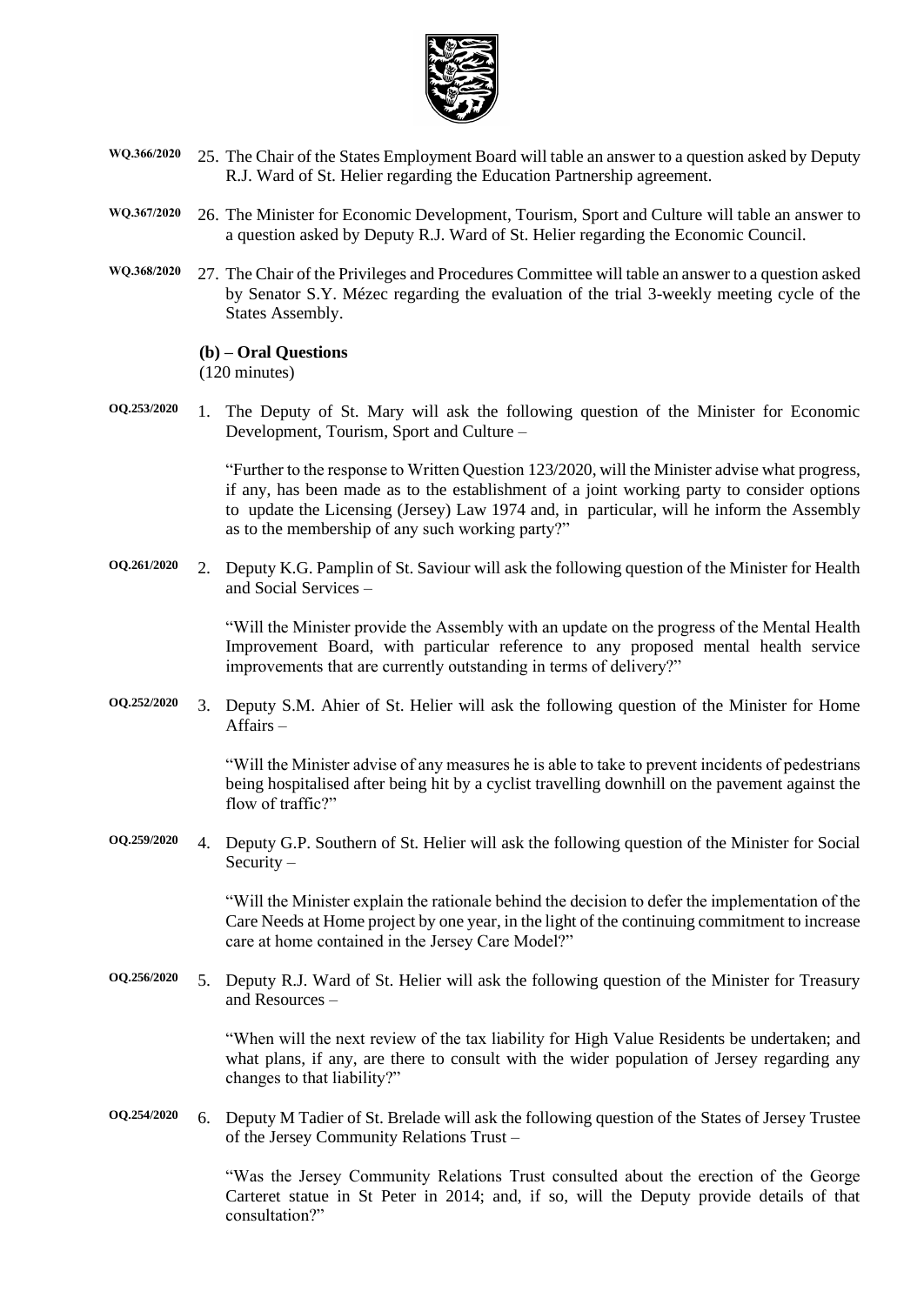

**OQ.255/2020** 7. Deputy K.F. Morel of St. Lawrence will ask the following question of the Minister for Education –

> "Given the large volumes of motorised traffic and the Government's desire to encourage the use of non-motorised transport, what steps, if any, is the Education Department taking to discourage the use of cars for the transport of pupils to and from schools; and what, if anything, is the Department doing to encourage children to cycle to school?"

**OQ.262/2020** 8. Deputy K.G. Pamplin of St. Saviour will ask the following question of the Minister for Children and Housing –

> "Further to the funding recently provided to Children, Young People, Education and Skills for a wellbeing and recovery plan, will the Minister provide details of the backlog caused by Covid-19 in cases of children and young people needing mental health and wellbeing support; and will he explain why the plan was not in place earlier, at the start of the pandemic?"

**OQ.257/2020** 9. Deputy R.J. Ward of St. Helier will ask the following question of the Chief Minister –

"What level of Children's Rights Impact Assessment, if any, has been undertaken in respect of the forthcoming Government Plan?"

**OQ.258/2020** 10. Deputy K.F. Morel of St. Lawrence will ask the following question of the Chief Minister –

"In developing the OneGov office strategy, what steps, if any, is the Government taking to incorporate the effects of home working by staff into the assessment of its future office needs?"

**OQ.260/2020** 11. Deputy G.P. Southern of St. Helier will ask the following question of the Minister for Social Security –

> "Will the Minister provide members with details of the proposed review of how the minimum wage is agreed?"

- **(c) – Questions to Ministers without notice (30 minutes) –**
- 1st question period Minister for Children and Housing

2nd question period – Chief Minister

#### \* **(d) – Urgent Oral Questions**

\*

**UOQ.2/2020** The following urgent oral question has been approved by the Bailiff and will be asked at the present meeting –

> Deputy K.G. Pamplin of St. Saviour will ask the following question of the Minister for Education –

> "Will the Minister update the Assembly on the latest situation regarding young Islanders at universities in the U.K. (and other parts of the world) and the support for those Islanders which the Government is putting in place, given the ongoing impact of the Covid19 pandemic?"

#### **J. PERSONAL STATEMENTS**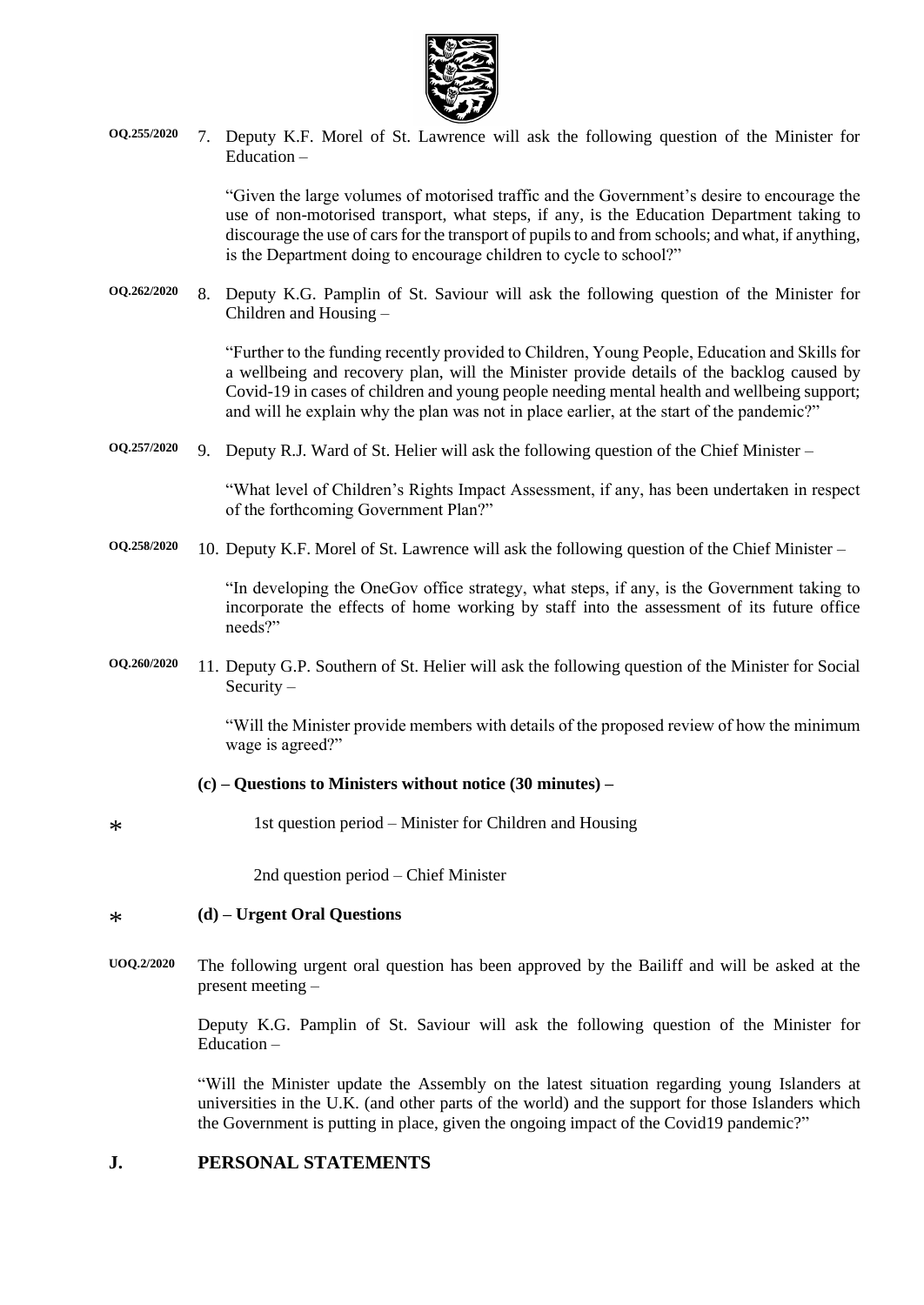

### **K. STATEMENTS ON A MATTER OF OFFICIAL RESPONSIBILITY**

The Assistant Chief Minister will make a statement regarding the 'Our Hospital' project.

#### **L. PUBLIC BUSINESS**

*[Tourism, Sport and Culture.](https://statesassembly.gov.je/Pages/Propositions.aspx?ref=P.112/2020(Re-issue)&refurl=%2fPages%2fPropositions.aspx)*

| $\ast$ | <b>Drinks Promotions.</b><br>Lodged: 20th August 2020, Deputy L.B.E. Ash of St. Clement.                                                                                                                | P.105/2020.         |
|--------|---------------------------------------------------------------------------------------------------------------------------------------------------------------------------------------------------------|---------------------|
| $\ast$ | Drinks Promotions $(P.105/2020)$ – comments.<br>Presented: 21st September 2020, Minister for Economic Development,<br>Tourism, Sport and Culture.                                                       | P.105/2020.<br>Com. |
|        | Bus Service: revised ticket and fares policy.<br>Lodged: 28th August 2020, Deputy M. Tadier of St. Brelade.                                                                                             | P.107/2020.         |
|        | Bus Service: revised ticket and fares policy $(p.107/2020)$ – comments.<br>Lodged: 1st October 2020, Minister for Infrastructure.                                                                       | P.107/2020.<br>Com. |
|        | <b>Repair of the Steam Clock.</b><br>Lodged: 8th September 2020, Deputy M. Tadier of St. Brelade.                                                                                                       | P.108/2020.         |
|        | Draft Amendment (No. 47) of the Standing Orders of the States of Jersey.<br>Lodged: 8th September 2020, Privileges and Procedures Committee.                                                            | P.109/2020.         |
|        | Draft Shops (Regulation of Opening) (Amendment – General<br><b>Practitioner Surgeries and Pharmacies) (Jersey) Regulations 202-.</b><br>Lodged: 18th September 2020, Minister for Economic Development, | P.112/2020.         |

*Note: Because of the requirement for a six-week lodging period, the minimum lodging period of the proposition of the Minister for Economic Development, Tourism, Sport and Culture will expire on Friday 30th October 2020. The Minister has therefore given notice of his intention to propose, in accordance with Standing Order 26(7), that the minimum lodging period for the proposition be reduced in order that it can be debated at the meeting.*

\* [Draft Shops \(Regulation of Opening\) \(Amendment –](https://statesassembly.gov.je/AssemblyPropositions/2020/P.112-2020Com.pdf) General Practitioner [Surgeries and Pharmacies\) \(Jersey\) Regulations 202-](https://statesassembly.gov.je/AssemblyPropositions/2020/P.112-2020Com.pdf) (P.112/2020) [comments.](https://statesassembly.gov.je/AssemblyPropositions/2020/P.112-2020Com.pdf) [P.112/2020.](https://statesassembly.gov.je/AssemblyPropositions/2020/P.112-2020Com.pdf) [Com.](https://statesassembly.gov.je/AssemblyPropositions/2020/P.112-2020Com.pdf)

Lodged: 2nd October 2020, *[Health and Social Security Scrutiny Panel.](https://statesassembly.gov.je/AssemblyPropositions/2020/P.112-2020Com.pdf)*

\* **[Draft Shops \(Regulation of Opening\) \(Amendment –](https://statesassembly.gov.je/AssemblyPropositions/2020/P.112-2020Amd.pdf) General [Practitioner Surgeries and Pharmacies\) \(Jersey\) Regulations 202-](https://statesassembly.gov.je/AssemblyPropositions/2020/P.112-2020Amd.pdf) [\(P.112/2020\) amendment.](https://statesassembly.gov.je/AssemblyPropositions/2020/P.112-2020Amd.pdf)** [P.112/2020.](https://statesassembly.gov.je/AssemblyPropositions/2020/P.112-2020Amd.pdf) [Amd.](https://statesassembly.gov.je/AssemblyPropositions/2020/P.112-2020Amd.pdf)

Lodged: 5th October 2020, *[Health and Social Security Scrutiny Panel.](https://statesassembly.gov.je/AssemblyPropositions/2020/P.112-2020Amd.pdf)*

*Note: Because of the requirement for a two-week lodging period, the minimum lodging period of the amendment of the Health and Social Security Scrutiny Panel will expire on Monday 19th October 2020. Furthermore, notification for the amendment to be listed for debate could not be provided in accordance with the timescale set out Standing Order 32. The Chair of the Scrutiny Panel has therefore given notice of her intention to propose, in accordance with Standing Order 80, that Standing Order 32 be suspended in order that the amendment may be listed for debate at the meeting; and subsequently to propose, in accordance with Standing Order 26(7), that the minimum lodging period for the amendment be reduced in order that it can be debated at the meeting.*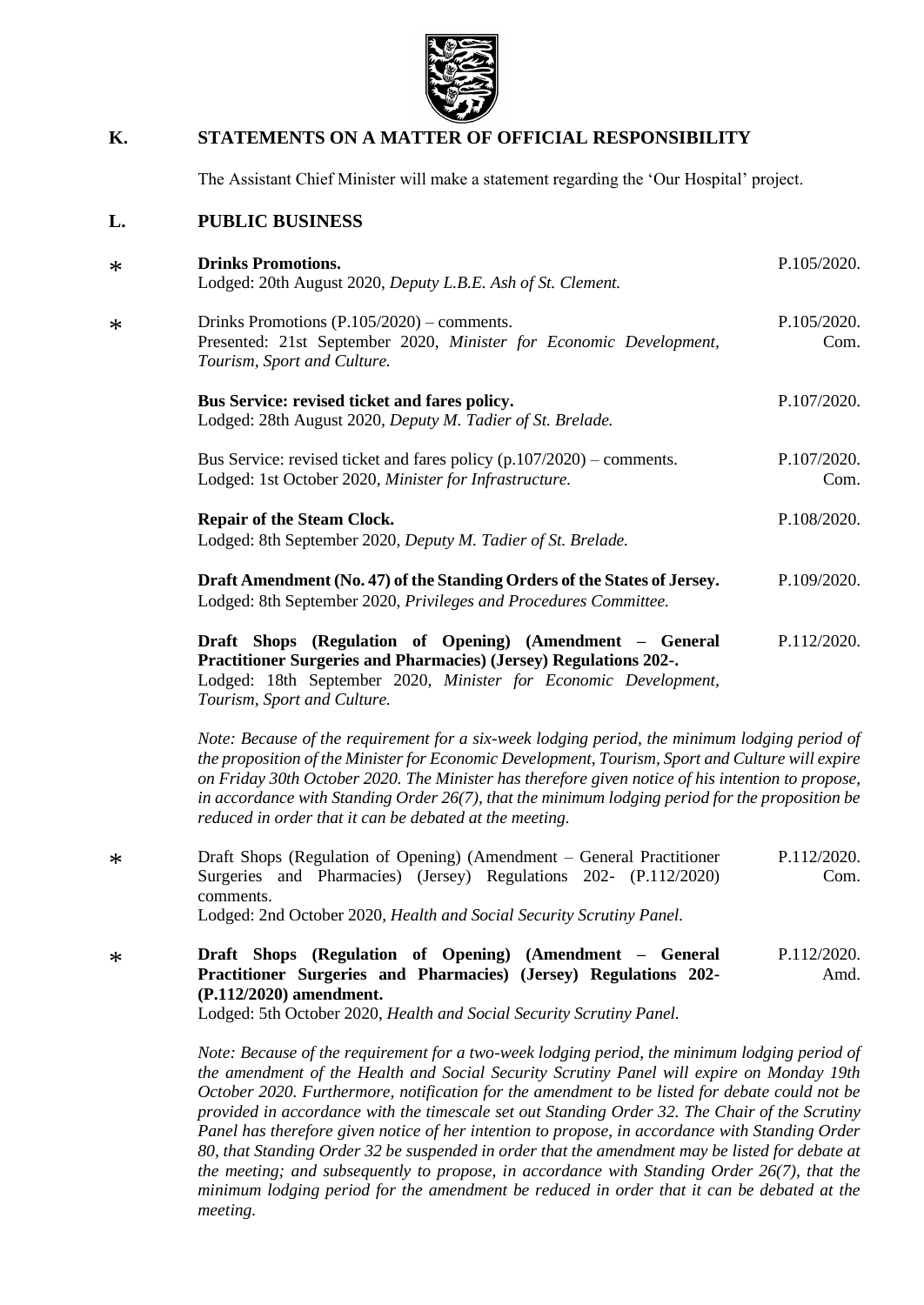

#### \* **[Incoming passengers from Green category jurisdictions: requirement to](https://statesassembly.gov.je/AssemblyPropositions/2020/P.122-2020.pdf)  [self-isolate.](https://statesassembly.gov.je/AssemblyPropositions/2020/P.122-2020.pdf)**

[P.122/2020.](https://statesassembly.gov.je/AssemblyPropositions/2020/P.122-2020.pdf)

Lodged: 2nd October 2020, *[Deputy I. Gardiner of St. Helier.](https://statesassembly.gov.je/AssemblyPropositions/2020/P.122-2020.pdf)*

*Note: Because of the requirement for a four-week lodging period, the minimum lodging period of the proposition of Deputy I. Gardiner of St. Helier will expire on Friday 30th October 2020. Furthermore, notification for the proposition to be listed for debate could not be provided in accordance with the timescale set out Standing Order 32. The Deputy has therefore given notice of her intention to propose, in accordance with Standing Order 80, that Standing Order 32 be suspended in order that the proposition may be listed for debate at the meeting; and subsequently to propose, in accordance with Standing Order 26(7), that the minimum lodging period for the proposition be reduced in order that it can be debated at the meeting.*

#### **Incoming passengers from Green category jurisdictions: requirement to self-isolate (P.122/2020) – amendment.** P.122/2020. Amd.

Lodged: 5th October 2020, *Minister for Health and Social Services.*

*Note: Because of the requirement for a one-week lodging period, the minimum lodging period of the amendment of the Minister for Health and Social Services will expire on Monday 12th October 2020. Furthermore, notification for the amendment to be listed for debate could not be provided in accordance with the timescale set out Standing Order 32. The Minister has therefore given notice of his intention to propose, in accordance with Standing Order 80, that Standing Order 32 be suspended in order that the amendment may be listed for debate at the meeting; and subsequently to propose, in accordance with Standing Order 26(7), that the minimum lodging period for the amendment be reduced in order that it can be debated at the meeting.*

#### **M. ARRANGEMENT OF PUBLIC BUSINESS**

#### **20th October 2020**

\*

| $\ast$ | Jersey and the slave trade.<br>Lodged: 12th June 2020, Deputy M. Tadier of St. Brelade.                                                                   | P.78/2020.         |
|--------|-----------------------------------------------------------------------------------------------------------------------------------------------------------|--------------------|
| $\ast$ | Jersey and the slave trade (P.78/2020): amendment.<br>Lodged: 1st September 2020, Deputy J.H. Perchard of St. Saviour.                                    | P.78/2020.<br>Amd. |
|        | Our Hospital: alternative site selection proposals.<br>Lodged: 22nd September 2020, Deputy T. Pointon of St. John.                                        | P.117/2020.        |
|        | 'Write off income tax liability for prior year if moved to current year<br><b>basis'</b> (e-petition)<br>(Consideration In-Committee)                     |                    |
|        | 3rd November 2020                                                                                                                                         |                    |
|        | Deployment and use of Energy Conductive Devices ('Tasers') by the<br><b>States of Jersey Police.</b><br>Lodged: 28th July 2020, Minister for Home Affairs | P.97/2020.         |
|        | Draft Wildlife (Jersey) Law 202-.<br>Lodged: 11th September 2020, Minister for the Environment.                                                           | P.110/2020.        |
|        | Encroachments on the Foreshore: revised policy.<br>Lodged: 18th September 2020, Minister for Infrastructure.                                              | P.111/2020.        |